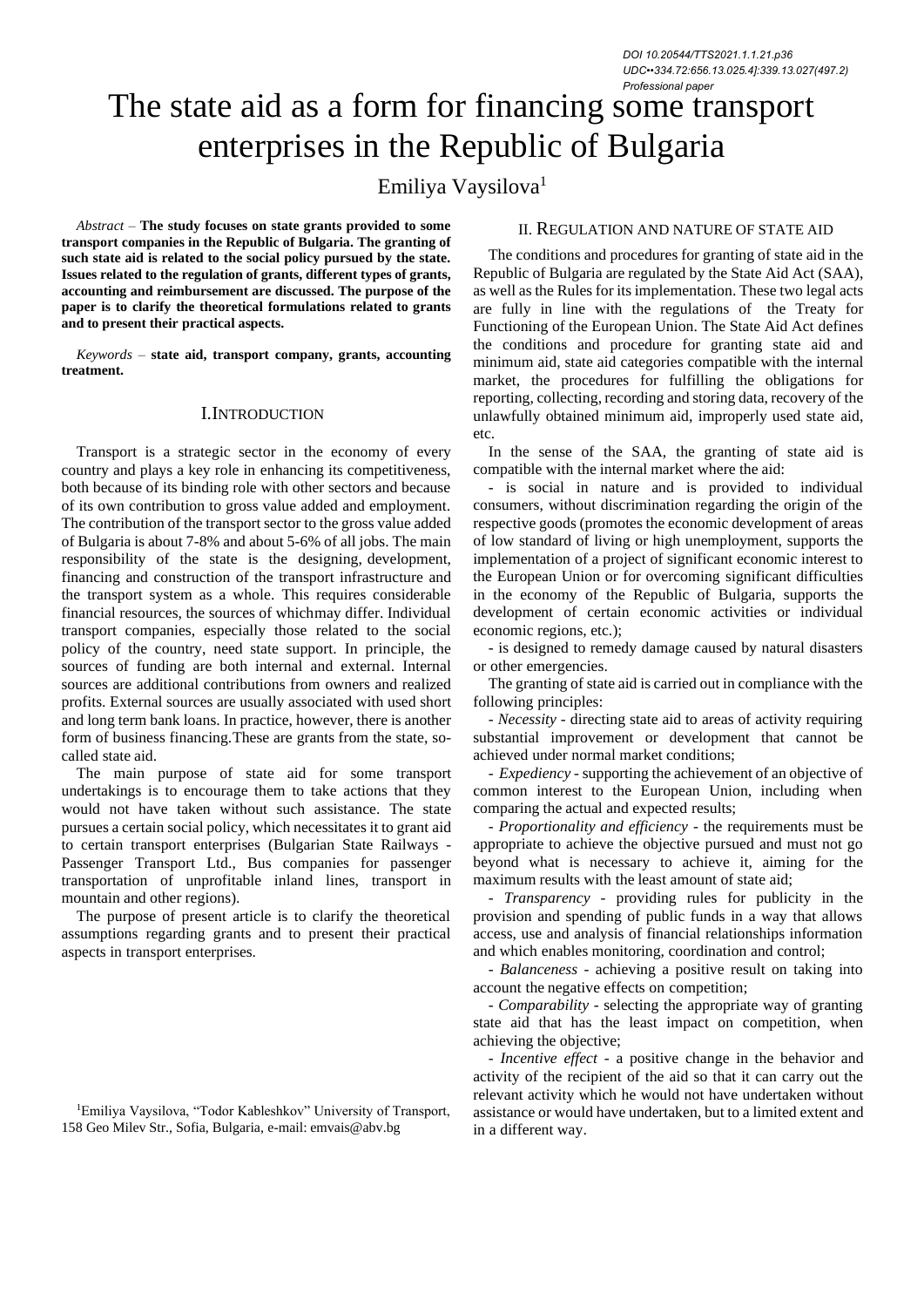# III. STATE AID REPORTING

The rules for accounting of state aid and the requirements for its disclosure in Bulgaria are regulated by two regulations. These are: National Accounting Standard 20 (NAS 20) - Accounting for Government Grants and Disclosure of Government Assistance and International Accounting Standard 20 (IAS 20) - Accounting for Government Grants and Disclosure of state aid. The application of the international standard or Bulgarian one depends on the accounting base chosen (or compulsory in line with accounting law) for the preparation of financial statements of the enterprise. It can be said that the two standards are almost identical. The difference between them is more terminological than structural. In this sense, the terms "government donations" and "government grants" are used synonymously. The presentation of rules for accounting of grants is in the context of both standards, so the names international and national standard will not be used, but only the Accounting standard (AS) 20 will be discussed. Transport enterprises receiving government grants (respectively government donation) apply the standards of those standards.

When referring to government grants within the meaning of standard 20, they should be construed as government assistance in the form of a transfer of resources to an enterprise in exchange for past or future compliance withcertain conditions (with respect to operating activities of the enterprise). Government grants are sometimes called by other names, such as subsidies, grants or bonuses. A requirement of the standard is that state aid is reliably assessed. Forms of state aid that cannot be valued reasonably, as well as government deals that cannot be distinguished from the entity's normal business deals, are excluded from the scope of the standard. In this context, state aid is an action by a government designed to provide an economic advantage to a particular enterprise or to a group of enterprises meeting certain criteria. Benefits provided only indirectly through measures affecting common commercial conditions, such as the provision of infrastructure for development or the imposition of trade restrictions on competitors shall not be considered state aid.

According to accounting standard 20, the term "state" (government) is used in a broad sense and is defined as follows: government, government agencies and similar bodies, which could be local, national or international.

In the context of this definition, it is clear that state aid is not only the funds allocated from the state budget, but also thefunds allocated under the various operational programs of the European Funds.

In order for a state aid situation to occur through a transfer of grants, there should be a transfer of resources to the reporting enterprise in return for compliance with certain conditions related to its operating activities. The set conditionsmay already be fulfilled in the past or may be expected to be fulfilled in the future. According to an explanation of the Standing Interpretation Committee (SIC 10 - state aid - none specific link with operating activities) relating to IAS 20, state aid to enterprises fulfills the definition of a grant, even if thereare no conditions specifically related to the operational

activity of the enterprise, except the requirement to operate in particular areas or industries. These grants should not be directly related to equity.

This clarification makes it clear that state aid is treated as such even when the conditions that accompany it do not specifically relate to operational activity. It is sufficient to have a condition for the development of economic activity ina particular area (e.g. economically backward) or in a particular sector.

State aid is the provision of funds to a transport undertaking for a specific purpose - to acquire assets (for capital expenditure) or for day-to-day activity (so-called subsidies). The specific form of aid may be monetary, non-monetary or forgivable loan.

State aid is obtained as a result of contracts concluded which stipulate the conditions for its practical use, as well as its nature (cash, fixed assets, inventories, securities, etc.). Such a contract, together with the primary accounting documents certifying the receipt of the relevant asset in the transport undertaking, is the basis on which the donation should be recognized and accounted.

For example, one of the largest transport companies in Bulgaria - BDZ Passengers Services Ltd. receives state aid (subsidies - current financing) from the state budget on the basis of a long-term contract for the provision of public transport services in the field of railway transport on the territory of the Republic of Bulgaria. The purpose of this subsidy is to provide the necessary level of transport service, taking into account factors of a social nature as well as those related to environmental protection and spatial planning. This contract is concluded for a period of five years and specifies all requirements and conditions that the state imposes on the railway carrier. The amount of the subsidy for each year is approved by the State Budget Act. The subsidy is intended to compensate the difference between the realized revenues and the costs incurred to provide the transport service. The subsidy is provided on an approved monthly schedule. The means of offsetting the value of free and low-cost trips in the country by rail are provided on the basis of the trips made with the respective preferences. The ground for receiving the compensation is the provision of free and low cost transport services to certain categories of citizens, determined by a law or act of the Council of Ministers. This state aid has increased over the years and from 70 million BGN in 2002 reached 175 million BGN in 2019 - i.e. an increase of 150%.

Despite this increase in state aid over the years, for passenger rail transport it has had negative effects. One reasonfor this is the untimely compensation of costs incurred.

Apart from grants for current needs, to some undertakings in the transport sector grants for capital expenditures (for the acquisition of fixed assets and for major repairs) are also granted. $1$ 

Of interest is the information on what is the relative shareof state aid for the Transport sector of GDP (Gross Domestic

<sup>&</sup>lt;sup>1</sup> The transport enterprises receiving state aid for capital expenditures are National Railway Infrastructure Company, BDZ Passengers Services Ltd., BULGARIAN PORTS INFRASTRUCTURE COMPANY.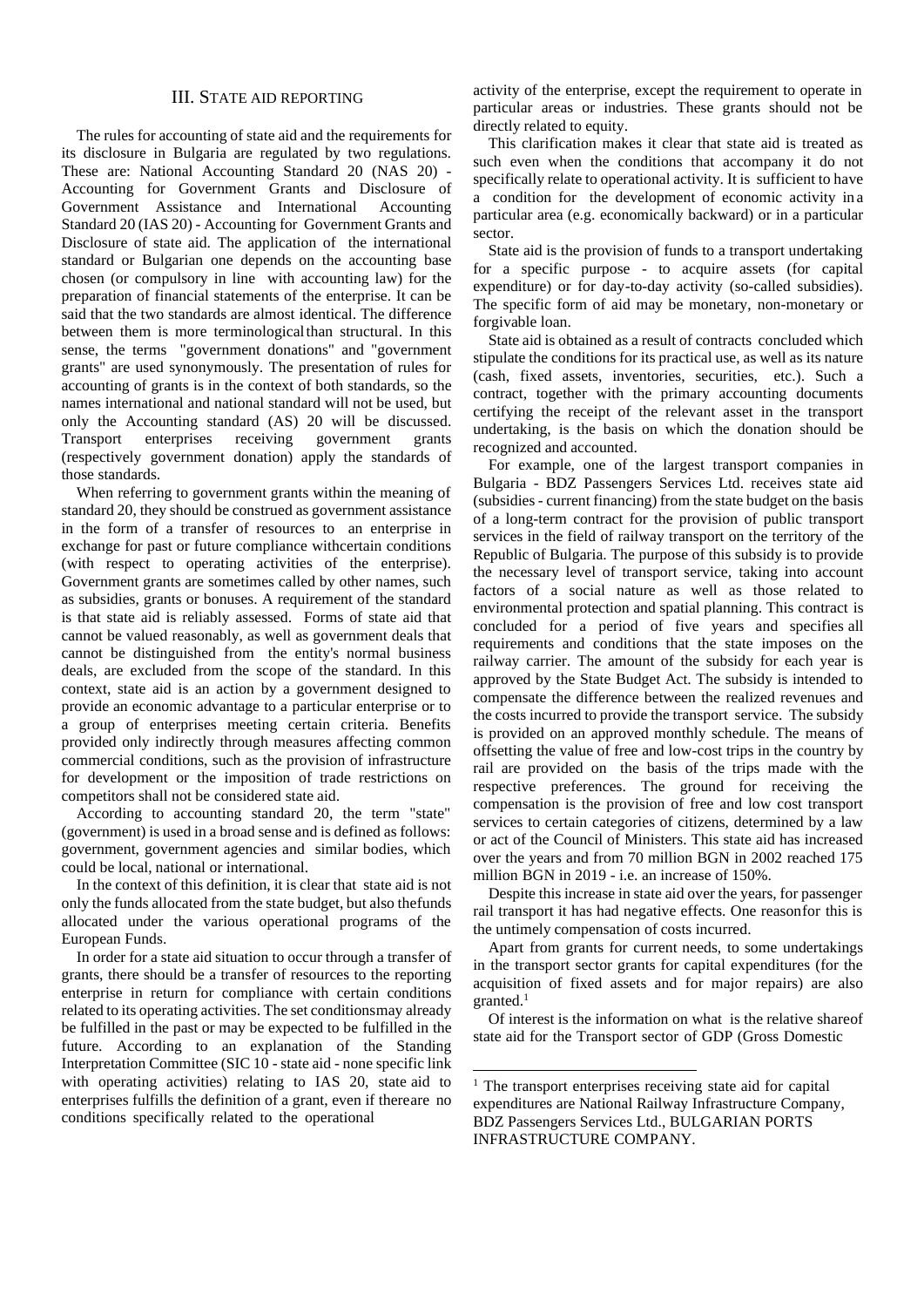Product) and of the state budget. Table 1 shows this information for the period 2013-2019.

TABLE I STATE AID TO THE TRANSPORT SECTOR

| <b>Indicator</b> | GDP          | <b>State</b>               | State aid to the                         | State aid ratio        | <b>Relative share</b><br>of state aid |
|------------------|--------------|----------------------------|------------------------------------------|------------------------|---------------------------------------|
| An hour          | million BGN) | budget<br>(million<br>BGN) | <b>Transport sector</b><br>(million BGN) | to GDP $(%)$<br>$($ %) | from the state<br>budget<br>$($ %)    |
| 2013             | 81919        | 18 404                     | 429                                      | 0,52                   | 2.33                                  |
| 2014             | 83857        | 19 26 3                    | 489                                      | 0,58                   | 2,54                                  |
| 2015             | 89 333       | 18 24 8                    | 530                                      | 0.59                   | 2.90                                  |
| 2016             | 95 092       | 20 624                     | 517                                      | 0.54                   | 2.51                                  |
| 2017             | 102 308      | 21 9 32                    | 522                                      | 0,51                   | 2.38                                  |
| 2018             | 109 695      | 23 516                     | 550                                      | 0.50                   | 2.34                                  |
| 2019             | 113753       | 25 693                     | 718                                      | 0,63                   | 2.79                                  |

The data presented shows that state aid (in absolute terms) to the Transport sector has increased over the years. However,as the value of both the gross domestic product and the value of the state budget increased during this period, the relative share of state aid of them remained in near limits. The highest is the relative share of state aid in terms of both the gross domestic product (0.63%) and the state budget (2.79%) in 2019.

Government grants are of two types:

- **Grants related to assets** - State-provided funds, the basic condition of which is that the transport undertaking should purchase, create or otherwise acquire non-current assets. Additional conditions may also apply that limit the type or location of assets or the periods during which they may be acquired or held;

- **Grants connected with revenue** - all funds provided by the government other than those related to assets. Usually, these are funds allocated by the state to cover the current needs of the transportation company.

There are two methods for presenting **asset-related grants** in financial statements. As for the first method, they are shown as revenue for future periods (financing), and are recognized in profit or loss on a systematic basis over the life of the asset. In the other method, upon their receipt the grants are deducted from the value of the asset. In this case, they are recognized in profit or loss in the form of reduced depreciation expense (for depreciable assets). This method can be applied if the value of the purchased asset is greater than the donation received.

The effect on the financial result of both methods is the same. Therefore, both methods are acceptable under AS 20. However, the first method has the advantage of retaining separately the elements of the value of asset and the aid understatement, which facilitates the comparative analysis of asset acquisitions with or without state aid.

Accounting for **revenue-related grants** can also be done in two ways, namely:

- the grants are presented as part of profit or loss individually or under a common heading such as "Other income";

- the grants are deducted from the corresponding expenditure to whose compensation they are intended.

According to AS 20, both methods are acceptable and have advantages. The first advantage is that the separation of the

aid from the expenditure facilitates the comparative analysis with other costs not affected by it.

The advantage of the second method is that the costs could not have been incurred if no state aid had been granted. Therefore, presenting the expense without deducting the aid could create a false impression on the users of the information in the financial statements.

Regardless of the form in which they are received (cash or as a reduction of a debt to the government), grants are accounted in the same way. Accounting for the amounts received as state aid should be carried out in accordance with the requirements of the applicable standard.

In accordance with the provisions of AS 20, a government donation is presented in the annual financial statements as financing - in other words, the so-called revenue approach. This funding shall be closed and recognized as revenue after the period for which it was granted. In this way, the comparability of recognized revenues with the expenses reported for the period is achieved.

In contrast to the national standard, in the international standard there are two approaches to accounting for grants: capital and revenue. Choosing one of the two approaches is a matter of the accounting policy of the transport company.

In the capital approach, grants are directly related to equity (most often to reserves). The equity approach argues that grants are a financial instrument and should not be reflected inthe income statement as such. Since they are not earned by the entity and should not be returned, they should be recorded in the statement of financial position rather than transferred to the income statement to compensate the items of expense that they fund.

In the revenue approach, grants are allocated to revenue from one or more periods. The arguments for applying this approach are:

- Grants are awarded upon compliance with certain conditions and the fulfillment of related obligations. This requires that they should be recognized as revenue by reconciling the expenses for which they are reimbursed;

- Grants are receipts other than equity interests, which imply that they are not recognized directly in equity but in profit or loss for the relevant periods;

- Grants are sometimes a continuation of the fiscal policy (when it comes to deferred budgetary liabilities) of the state and it is logical to treat them in the statement of revenues and expenses as revenues.

The main point in the revenue approach is that the government grants are recognized in profit or loss on a systematic basis over the periods in which the enterprise recognizes as an expense the relevant costs that the grants are intended to compensate.

## IV. RULES ON RECOGNITION OF STATE AID

State aid takes many forms, varying depending on both the nature of the aid provided and the conditions that are usually applied to it. In this connection, there are different rules for their recognition. This article addresses only some of them which are specific to the transport company. They are as follows: